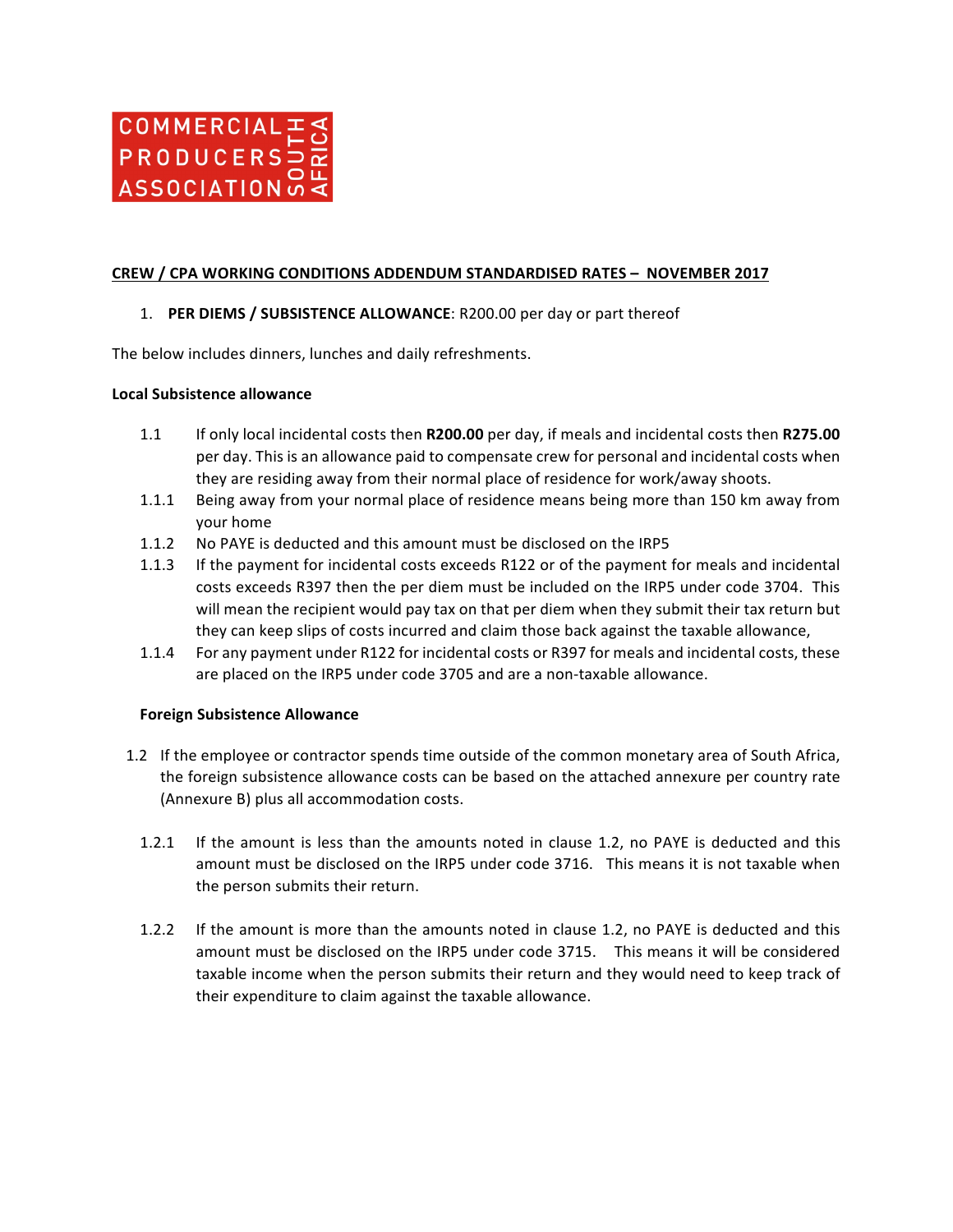## 2**. REIMBURSEMENT OF ACTUAL TRAVEL**

- 2.1 A person can receive a reimbursement for travel costs, if the amount is reimbursed at less than R3 .30 (which includes fuel costs) and they travel for less than 8 000 kilometers, no PAYE is deducted and the amount is coded as 3703. That person cannot receive any other travel allowance (coded 3701 or 3702).
- 2.2 If the person is reimbursed at a rate higher than R3.55 per kilometers or they travel for more than 12 000 kilometers or they receive any other form of travel allowance then no PAYE is deducted and the amount appears on the IRP5 under code 3702.

# 3. **SEDAN CAR HIRE / COMPUTER HIRE**: Rate as per CPA recommended crew expenses unless pre negotiated

- 3.1 The hire of private assets (computers, lap tops etc.) do not require PAYE to be deducted but must be included on the IRP5 under code 3714 (other non-taxable allowance).
- 3.2 The hire of private vehicles (sedans, not specialized trucks or vans) is a little unclear. SARS require that the hiring of a vehicle from an employee requires the payment to be a deemed travel allowance. The grey area is whether the crew would be considered an employee as the Act seems to refer to labour law employees and not independent contractors. We therefore recommend to rather be cautious and treat the hiring of private vehicles as a travel allowance which means 80% of the payment would be subject to PAYE. The full amount would appear on the IRP5 under code 3701 (travel allowance).

Please note that this is a different category to Equipment Hire. A panel van or bakkie is regarded as Equipment  $-$  see Equipment Hire below.

## 4. **EQUIPMENT HIRE**: Rate as per CPA recommended crew expenses unless pre negotiated

4.1 If crew members hire productive assets, such hire must be done by way of a hire contract and no PAYE need be deducted. The crew member must disclose all income received by way of the hire contract when they submit their tax return, where they can deduct any expenses including wear and tear incurred in securing the hire income.

Caution needs to be exercised were crew inflate their equipment hire and reduce their day rates by the same amount, if this is detected then PAYE should be deducted on the full amount.

4.2 It is not required to be reflected on the IRP5 as it is not considered remuneration. If you would like to include it though it could be included under one of the following:

3602 - Non taxable income

3714 - Non taxable allowance

If employees tax is deducted, for whatever reason, the equipment income should be coded under the same code as their day rate (3616 usually)